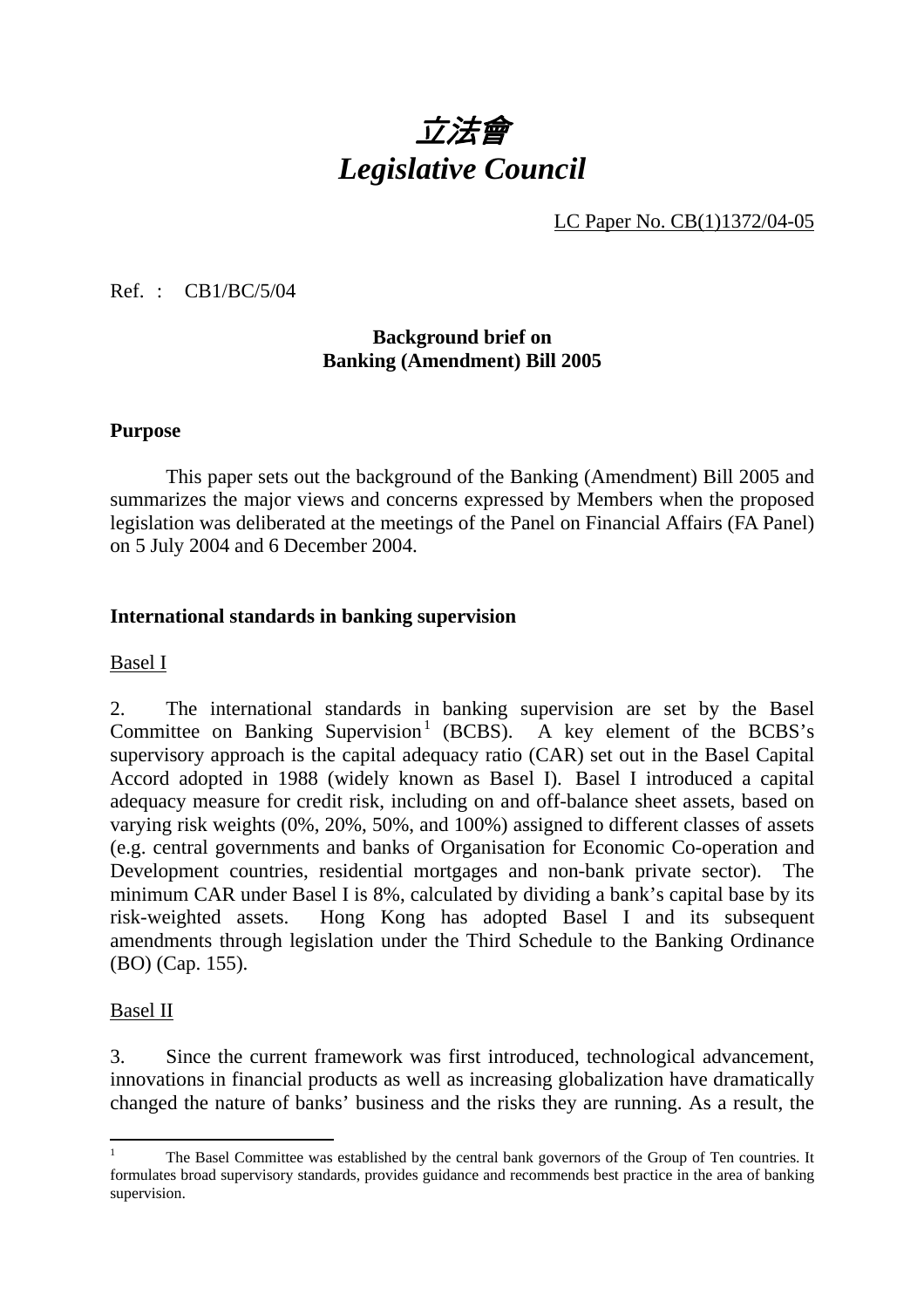current framework has become too broad-brush and insufficiently "risk-sensitive" and has failed to capture many other risks that banks face.

4. In order to address the shortcomings of Basel I and respond more directly to recent financial developments, the BCBS issued in June 1999 a proposal for a New Basel Capital Accord to replace the 1988 framework.

5. After extensive consultation, the Basel Committee published in end-June 2004 a new capital adequacy framework (known as Basel II) to replace Basel I.

6. While retaining the main features of the 1988 Accord, the new Basel II standards are considerably more complex. Basel II is structured around three "pillars", namely

- (a) Pillar 1 minimum capital requirements
- (b) Pillar 2 supervisory review process
- (c) Pillar 3 market discipline

7. The first pillar broadly corresponds with the subject matter of the 1988 Accord. Basel II does not substantially alter the definition of bank capital contained in the 1988 Accord. The minimum 8 percent ratio of capital to risk adjusted assets is retained. Nonetheless, there are several important differences between the first pillar of Basel II and the 1988 Accord. The calculation of credit risk is much more detailed, with the intention of improving the accuracy of the measurement of this risk category. In addition, the first pillar also incorporates a measurement framework for market risk substantially the same as the Basel Committee had promulgated in its 1996 Market Risk Amendment and introduces a capital charge for operational risk for the first time. Bank supervisors are offered a menu of approaches for calculating each of these types of risk. In the case of credit risk, the primary choice will be between a standardised approach using a system of standardised risk weights, essentially a refinement of the 1988 Accord but using external ratings where available, and one which uses data on loan loss experience generated by banks' internal risk management systems (the "Internal Ratings Based" or IRB approach).

8. The second pillar is concerned with "supervisory review", that is, a supplemental assessment by bank supervisors of the adequacy of each bank's capital ratio based on an evaluation of the full range of risks to which the bank may be exposed, as well as its capacity for identifying and managing those risks.

9. The third pillar lays out, for the first time, the nature and type of information which bank regulators should expect banks to disclose to their counterparties and other market participants.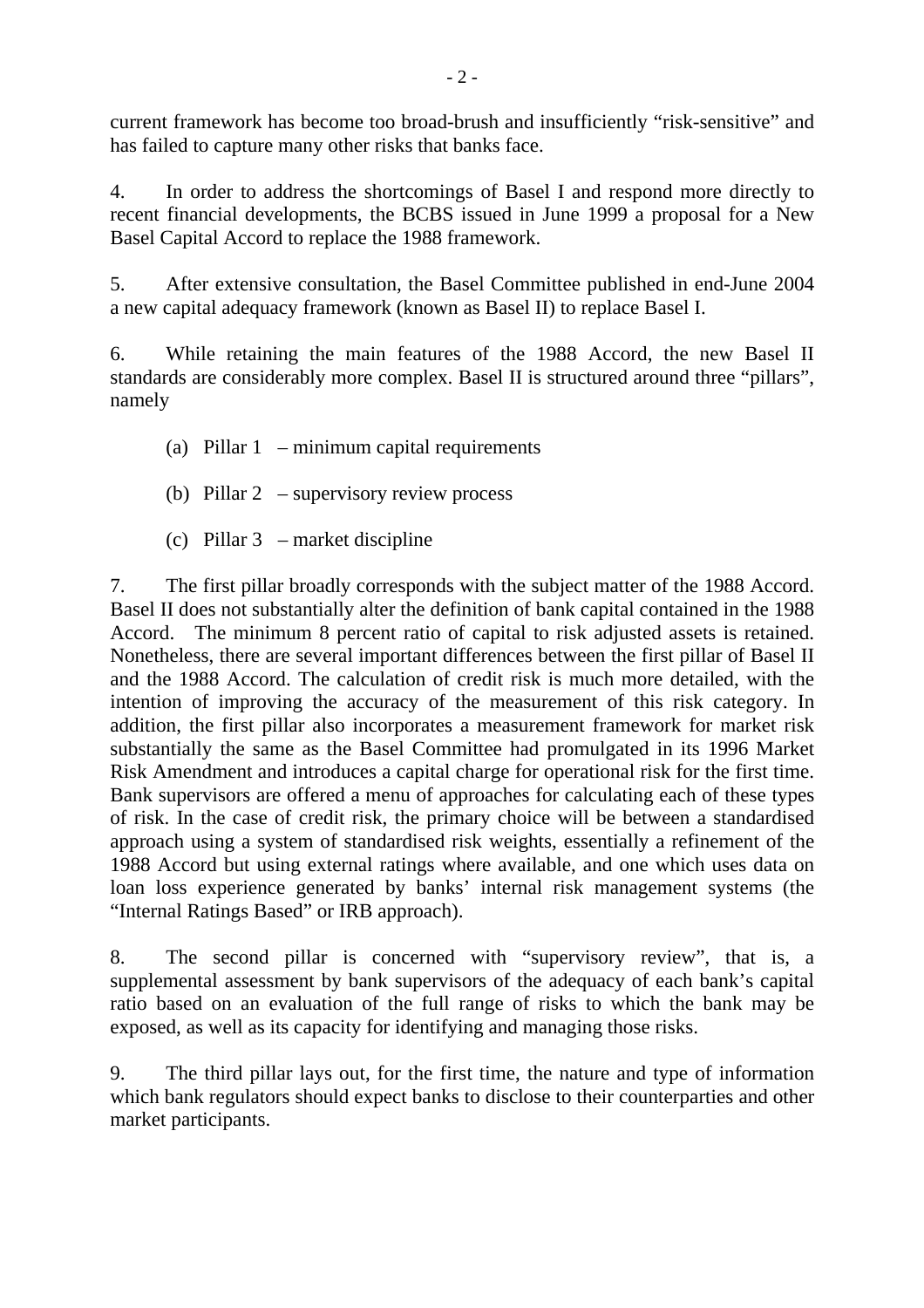10. Major international banking groups are expected to implement Basel II globally with effect from 1 January  $2007^2$ , in accordance with the timetable set by the BCBS. Those banks with a presence in Hong Kong will naturally expect to be able to use the Basel II approaches in their operations in Hong Kong.

# **Banking (Amendment) Bill 2005**

11. The main purpose of the Banking (Amendment) Bill 2005 is to amend the BO to provide for the implementation of the requirements under the revised international capital adequacy framework ("Basel II") promulgated by the BCBS.

12. The Banking (Amendment) Bill 2005 also makes other miscellaneous amendments to the BO, including

- (a) limiting the liability of managers of companies, for some offences under BO, to instances that are results of an act or omission on the part of the manager personally or of a person under his control;
- (b) allowing a defence of "reasonable excuse" to some offences under BO;
- (c) allowing the Monetary Authority (MA), i.e. the statutory office, to publish details of disciplinary decisions in respect of securities business of Authorized Institutions (i.e. banks and deposit-taking companies authorized under BO) (AIs); and
- (d) allowing the Monetary Authority to vary the capital adequacy ratio of licensed banks to a maximum of 16%.

## **Consultation with the Panel on Financial Affairs**

13. At its meeting on 5 July 2004, the FA Panel was briefed on the basic features of the New Basel Capital Accord (i.e. Basel II) and the plan for implementing the new capital framework in Hong Kong.

14. At its meeting on 6 December 2004, the FA Panel was briefed on the progress of the preparation for the implementation of Basel II in Hong Kong and the proposed amendments to be contained in the Banking (Amendment) Bill 2005.

 $\frac{1}{2}$  This refers to the implementation date for the less advanced approaches to the calculation of capital charges for credit and operational risks. For the most advanced approaches, the BCBS has set the implementation date at 1 January 2008.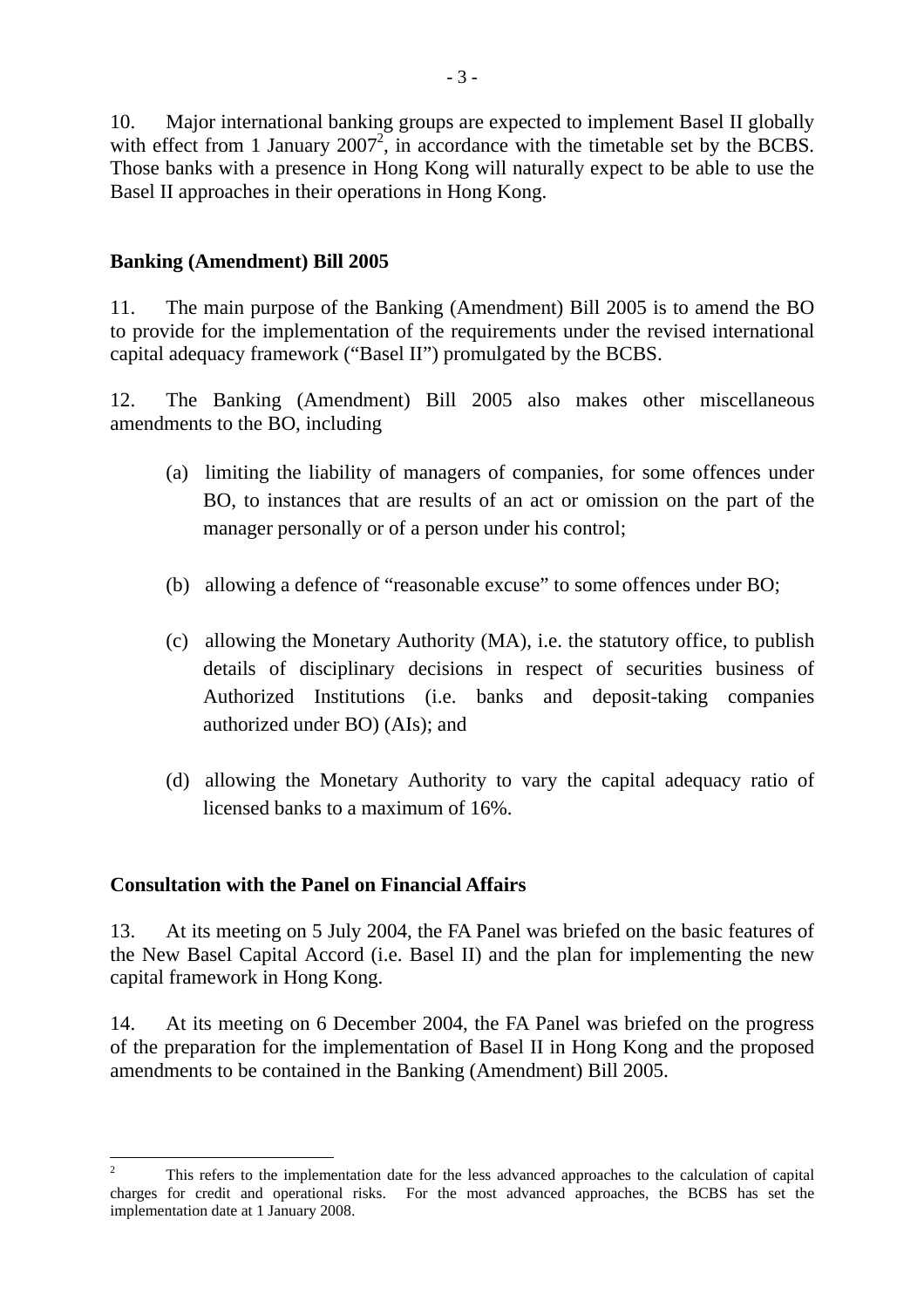15. There was general support for the implementation of Basel II in Hong Kong. Panel members however expressed the following views and concerns:

- (a) whether it was necessary to extend the upper end of the minimum CAR for licensed banks to 16%;
- (b) it was important to ensure that the MA would exercise its statutory power to raise the minimum CAR for individual banks in a fair and consistent manner;
- (c) the requirement under Pillar 2 of Basel II for a banking regulator to intervene if a bank's capital level became insufficient might adversely affect the operation of the bank;
- (d) as the medium and small-sized banks in Hong Kong were expected to adopt the standardized or a more simplified approach in managing their risks, they might not fully benefit from the new capital regime and might become less competitive vis-à-vis large banks in the market;
- (e) while the banking industry was in support of the proposed implementation of Basel II in Hong Kong, the industry was concerned about the cost implication of the proposal, such as the cost for banks to improve their risk management systems;
- (f) whether AIs would be able to meet the proposed timetable for implementation of Basel II in Hong Kong given the substantial time and resources required to prepare for the implementation; and
- (g) the reasons for incorporating two other proposed amendments in the Bill, i.e. those relating to vicarious liability of managers and publication of disciplinary action in respect of AIs' securities business.

16. The minutes of the two Panel meetings were circulated vide LC Paper Nos. CB(1)2513/03-04 and CB(1)741/04-05.

## **Major difference between the consultation draft of the Bill and the present Bill**

17. In December 2004, the Hong Kong Monetary Authority (HKMA) consulted on the draft Banking (Amendment) Bill 2005. The consultation draft of the Bill mainly covers three major areas, namely the calculation of the CAR of AIs, the enhancement of the existing financial disclosure regime applicable to AIs and the introduction of capital and financial disclosure requirements for bank holding companies (BHCs). After consultation with the industry, HKMA had decided to respond to the industry comments by excluding from the Bill the provisions on BHCs.